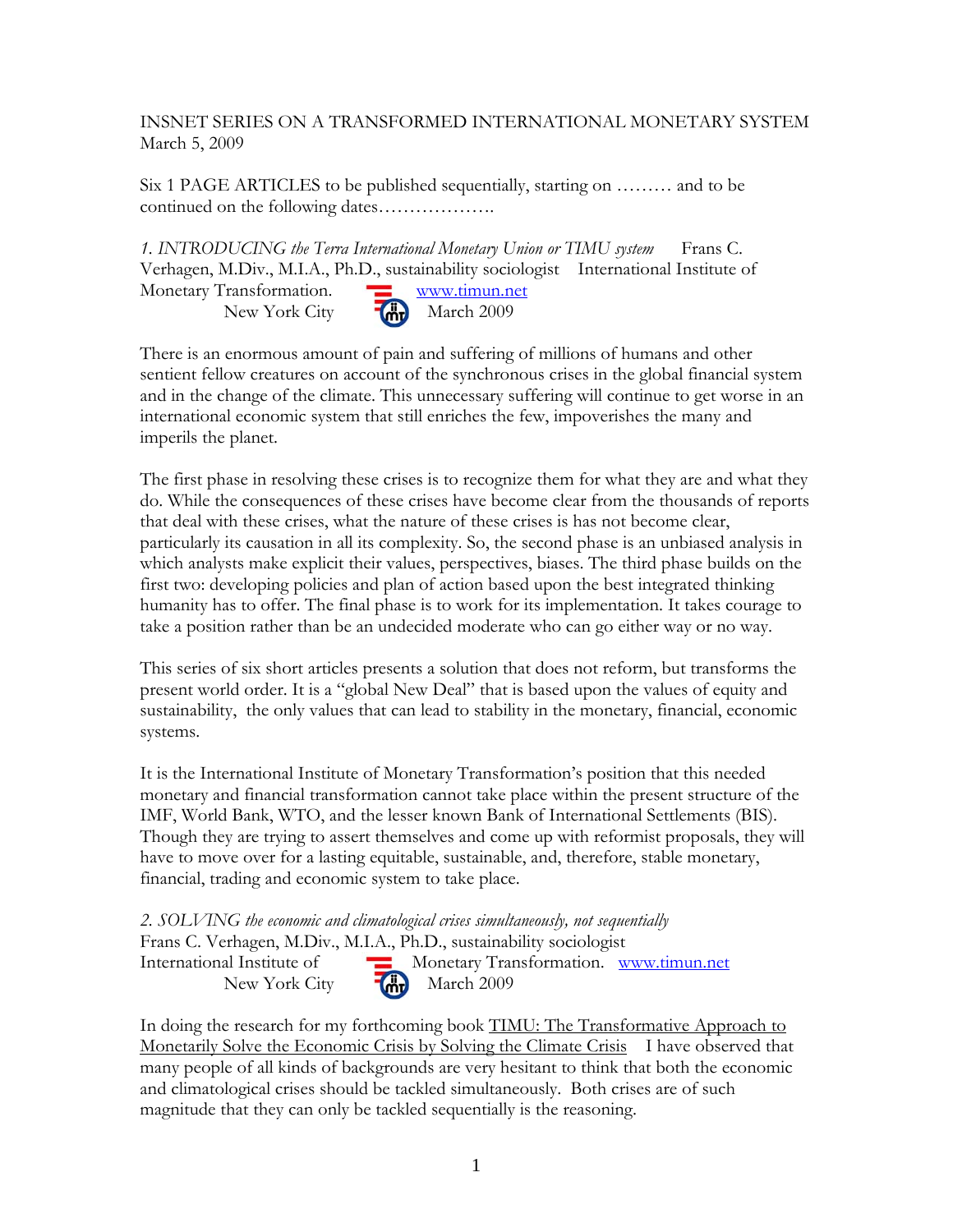I was most encouraged a couple of days ago when two of the world's most outstanding economists, Joseph Stiglitz and Nicholas Stern, published the following statement when they were meeting in Washington D.C. on March 2. They stated: "We face two crises: a deep global financial crisis, caused by inadequate management of risk in the financial sector; and an even deeper climate crisis, the effects of which may seem more distant but will be determined by the actions we take now. The scale of risk from climate change is altogether of a different and greater magnitude, as are the consequences of mismanaging or ignoring it. (Underlining is mine.) The US, in particular, has a window of opportunity to act on the financial crisis and, at the same time, lay the foundations for a new wave of growth based on the technologies for a low-carbon economy.President Barack Obama, in his speech to Congress and budget last week, explained that we need to address both of these challenges, and outlined a broad approach. US leadership could generate a powerful response from across the world, making possible an agreement at the United Nations climate change conference in Copenhagen in December on a scale necessary to manage the risks involved."

Given that the two economists believe the "scale of risk from climate change is altogether of a different and greater magnitude" than the risk of the economic meltdown it stands to reason that we look at solving the climate crisis first if we can and then consider the connections with the economic crisis. It is the institutional nexus of binding the resolution of both crises together that is being proposed in the Terra Solution and its monetary architecture.

Thus, among climate community activists and scholars, discussing the pros and cons of carbon reduction methodologies of cap&trade and the carbon tax I have been trying to introduce the third option: the Terra international reserve currency which is based on carbon emission permits which form part of a nation's balance of payments. Like the other two methods the Terra carbon reduction option also reduces carbon emissions. However, the Terra option connects with the economic crisis because the Terra international reserve currency represents real money that will flow from ecological debtor countries in the global North to ecological creditor countries in the global South. It would institutionally guarantee funding for development and pay for mitigation and adjustment costs of the climate crisis in the global South.

When the two economists above pointed to the inadequate (should it not be grievous?) mismanagement of the banking sector as the main cause of the economic crisis, they and almost everyone else fail to mention that in almost all countries the banking system is privately owned. Thus, in the USA, the Federal Reserve Bank with its 12 regional banks is owned by private banks which have managed, since 1913, to be legally in the business of money creation which is the duty, right and responsibility of the public sector. They create money by the fractional reserve system which can multiply a deposit of \$1000 ten times. In the discussions about the banking crisis in the USA, Europe and elsewhere (not in China, India) bailouts and even temporary nationalization are seen as solutions. However, what is needed is a reversal of privately-owned banking systems to publicly owned banking systems, including central banks such as the US Federal Reserve Bank. A most important book in this regard is EH Brown's The Web of Debt. The Shocking Truth About Our Money System and How We Can Break Free. Benjamin Franklin, President Lincoln, political parties in the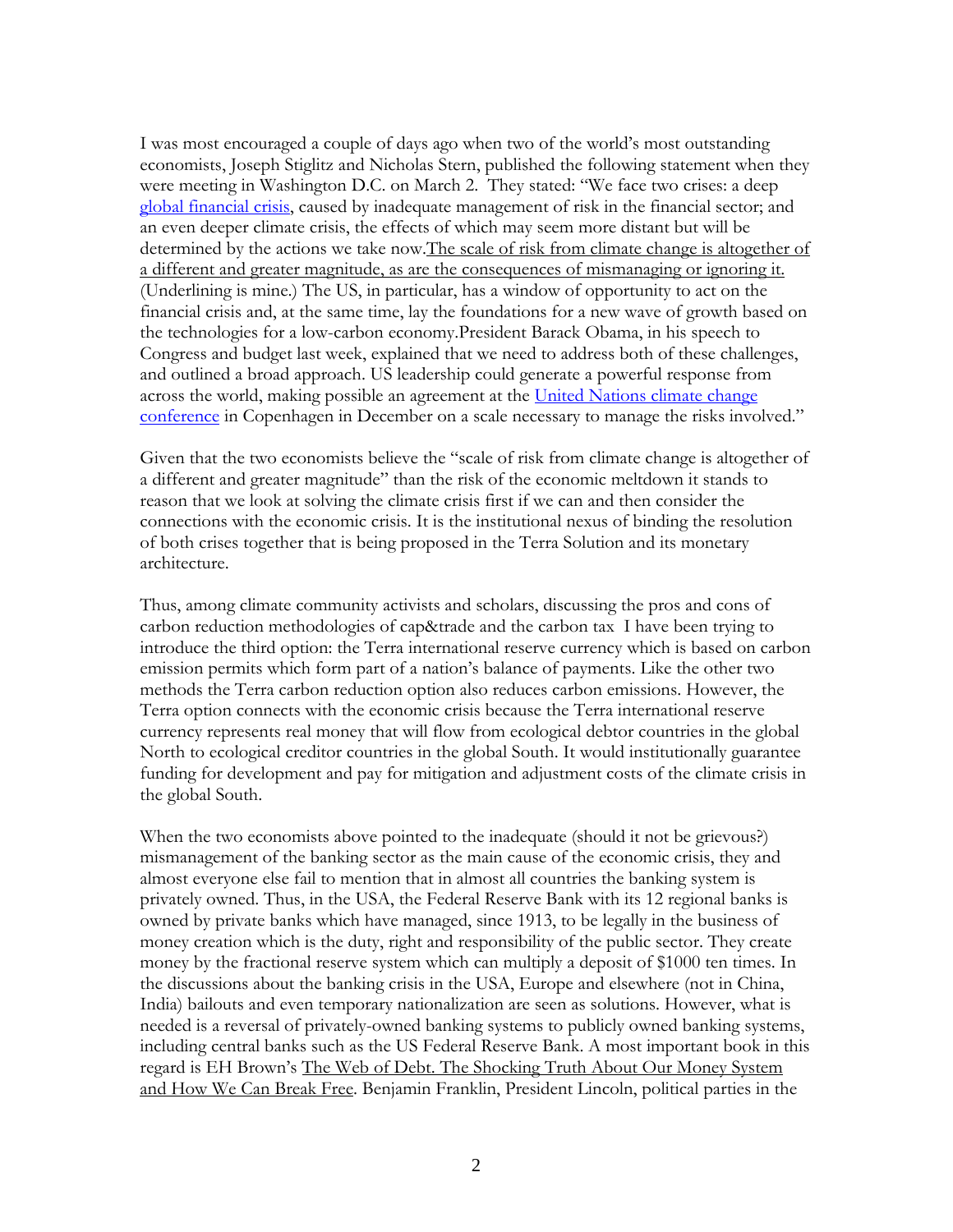1890s and even President Kennedy for some time managed to have the public sector implementing its constitutional right of coinage.

3. BUILDING *confidence*  Frans C. Verhagen, M.Div., M.I.A., Ph.D., sustainability sociologist International Institute of Monetary Transformation. www.timun.net New York City  $\overrightarrow{M}$  March 2009

Trust and confidence are the socio-psychological attributes that everyone considers to be essential to get the local and global economies going. How do you build them if the population does not have confidence in their politicians, let alone their banking executives?

No confidence building can take place without political and economic leaders basing their policies on equity and sustainability. People have to see and experience fairness. They have to see and experience social, economic and ecological sustainability rather than some shortterm measures and rhetoric.

How can that be done? In last instance it can and has to be done by implementing values that humanity at this juncture in its history considers essential. Which are those values? We do have the Universal Declaration of Human Rights and, recently, the UN High Commissioner of Human Rights and a Human Rights Council. We also have a 21<sup>st</sup> century successor of the Universal Declaration of Human Rights in the emerging Earth Charter which integrates the social and ecological values within a framework of the community of life. Humans are members of this Earth Community and they are not necessarily the most important ones in maintaining the Earth's processes of the flowing of energy, the cycling of matter and the webbing of life. Without microbes there would not be life on planet Earth!

It is the primacy of values and principles over methods that should guide societies in building confidence and trust. This is very well-expressed by  $19<sup>th</sup>$  century American transcendentalist Ralph Waldo Emerson when he wrote:

"As to methods there may be a million and then some, but principles are few. The man who grasps *principles can successfully select his own methods. The man who tries methods, ignoring principles, is sure to have trouble."*

Finally, building confidence and trust within the value context described above and taking measures such as the reversal of privately-owned banking systems to publicly owned banking systems, including central banks such as the US Federal Reserve Bank is to be pursued within the largest historical challenge of the sustainability revolution. What that means and the most important question in that regard is succinctly expressed by the first US EPA Administrator in the early 1970s.

*"Can we move nations and people in the direction of sustainability? Such a move would be a modification of society comparable in scale to only two other changes: the Agricultural Revolution of the late Neolithic, and the Industrial Revolution of the past two centuries. These revolutions were gradual, spontaneous, and largely unconscious. This one will have to be a fully conscious operation, guided by the foresight that science can provide. If we actually do it, the undertaking will be absolutely unique in humanity's stay on Earth***."**  William D. Ruckleshaus, Head of the U.S. Environmental Protection Agency, 1970-73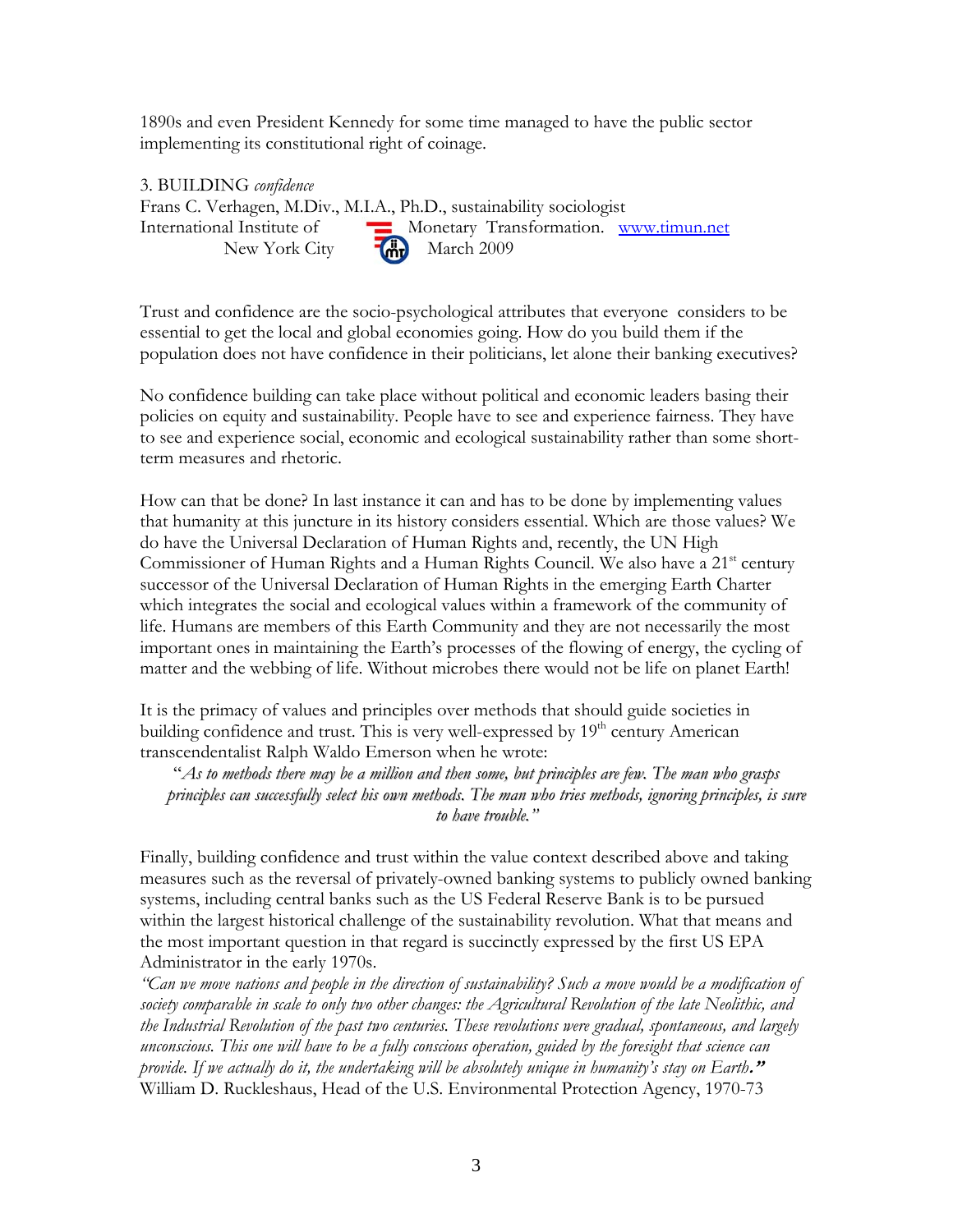## 4. PRESENTING *the Terra solution*

Frans C. Verhagen, M.Div., M.I.A., Ph.D., enstainability sociologist, International Institute of Monetary Transformation. www.timun.net New York City March 2009

Terra (Latin for Earth) is the name that I have given to the new international reserve currency that is based, not upon gold, nails, cowries or a basket of major currencies or commodities, but on carbon emissions permits or CEPs. These CEPS would be allocated on an equal basis to all adults on the planet—perhaps we should include youngsters because they sometimes have a heavy carbon footprint also —using the methodology of Cap and Share, www.capandshare.org. The targets of carbon reduction will determine the amount of CEPs each adult receives; the carbon price on the world market will determine the value of the CEPs.

The Terra solution was raised publicly on January 15 during the first session of the UN Department of Information (DPI) where both the senior advisor, Dr. Michael Clark, and Ambassador Sofia Clark were representing the UN General Assembly President's Commission on Monetary and Financial Crises to the NGO community at UN Headquarters. In response to my comment that followed a question of how the Committee was dealing with the climate crisis and that suggested that member states establish an international reserve currency based upon carbon emissions and which would be made part of a nation's balance of payments, Dr. Clark reacted very positively by calling the suggestion "brilliant". Later on during the session he referred back to it as an example of how the NGO community can contribute to the Commission's work.

There is general agreement that the new international reserve currency is not to be bound to a nation such as the USA or to a region such as the EU. Many suggestions are being made to peg the currency to non-emission standards. From John Maynard Keynes in 1944 with his "bancor" to several others in the sixties and seventies, to Joseph Stiglitz who has for some time been suggesting a "global greenback" for that purpose. Irish economist Richard Douthwaite and I are among the main scholars/activists who are advocating an emission based currency unit. It is understandable that earlier scientists and statesmen have not chosen to base their currency unit on emissions, because it is only in the last decade or so that the climate crisis has been hitting home.

5. PRESENTING *the TIMU architecture* 

Frans C. Verhagen, M.Div., M.I.A., Ph.D., sustainability sociologist, International **Institute of Monetary Transformation.** www.timun.net  $\text{Wv}$  York City, March 2009

The Terra international reserve currency is the basis of the Terra International Monetary Union––the TIMU system. Each nation will have its carbon account become a line in their balance of payments which will be administered by the proposed World Central Bank (WCB), roughly in the same way as the European Central Bank does for the European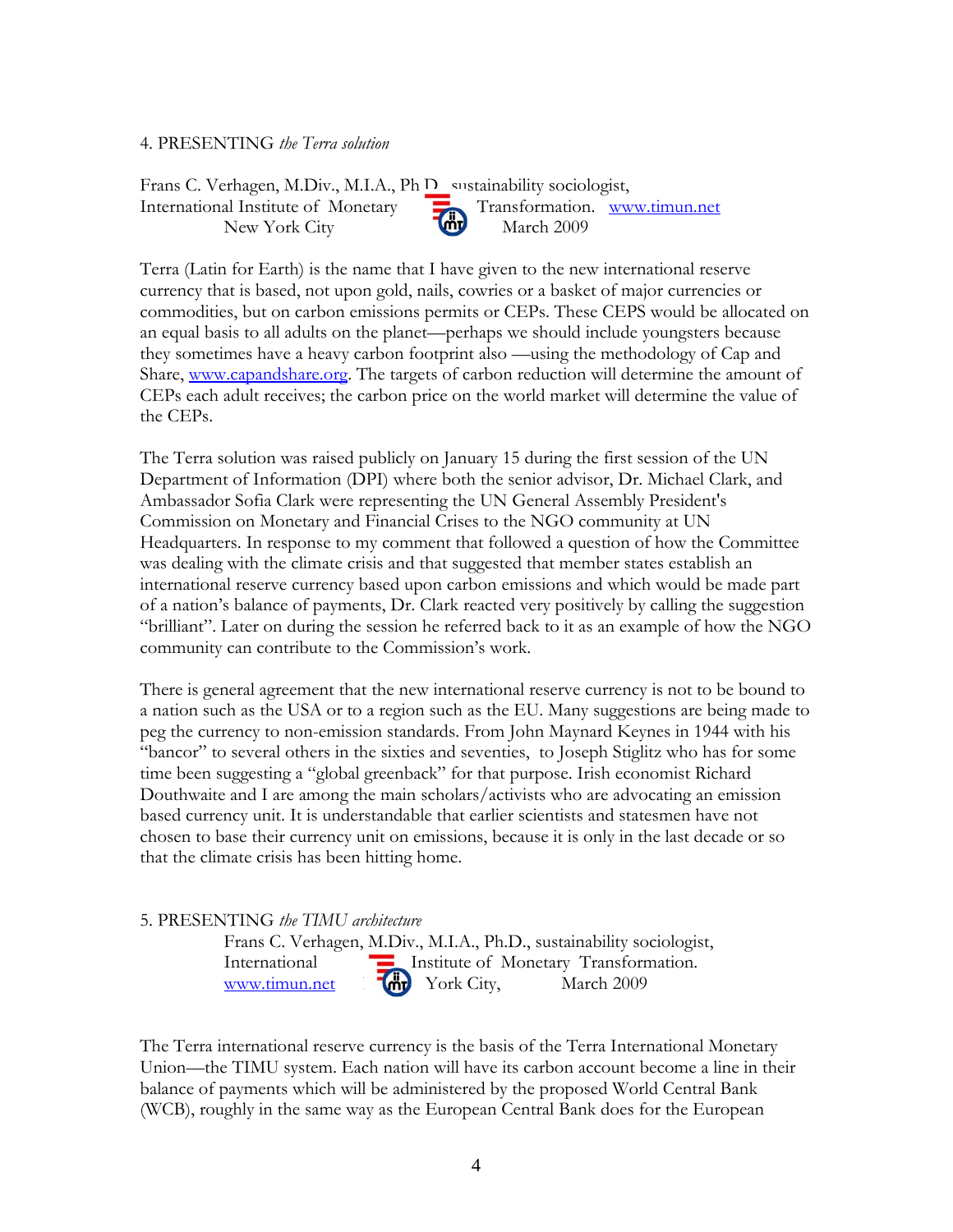Monetary Union. This bank with a democratically chosen Board of Governors will have two additional functions, one dealing with credit and the other with liquidity. It will monitor credit creation around the world, so that a credit crisis of the present scope cannot occur again. The Bank will also monitor hedge funds and promote transparency and accountability in the global financial services sector, seeing to it that risks are combined with responsibilities. It will promote the abolition of offshore banking and the transition of privately-owned banking systems to publicly owned banking systems. The bank will also engage in making available extra liquidity, somewhat in the same way as the Special Drawing Rights of the old International Monetary Fund.

Though the proposed World Central Bank does not tell the nations who have signed and ratified the TIMU Treaty how to deal with their credit creation institutions, it will advocate the abolishment of fractional banking. James Robertson of the New Economics Foundation has testified to that effect to the UK government—the host of the G20 Summit on April 2 in London. He thinks, like me, that the present privatized banking system operates on two conflicting goals: money creation and at the same time competing with one another. No wonder that the most "imaginative" bankers go into the nirvana of impossible derivatives!

Besides fixed exchange rates that are based on the Terra international reserve currency the TIMU architecture has as its sixth component a bioregional economics and frugal trade approach. What this means is that living well within one's own region as much as possible becomes an economic objective rather than building an export-oriented economy with its concomitant consequences of outsourcing and global corporate control. The Washington Consensus with its "unholy trinity" of the IMF, the World Bank and WTO is disappearing and as Mr. Gordon Brown stated in his address to a Joint Session of the US Congress on March 4, no ideological barriers are to stand in the way to find the proper solution. Though he mentioned the challenge of the climate crisis he did not mention, in his address and elsewhere in recent days, using the resolution of the climate crisis as a way to resolve the economic crisis. Much work has to be done particularly by civil society to make that happen as we will see in the final article on mobilizing for the Terra solution and its TIMU architecture.

6. MOBILIZING *for the TIMU international monetary system* 

Frans C. Verhagen, M.Div., M.I.A., Ph.D., sustainability sociologist, New York City March 2009

International Institute of Monetary Transformation. www.timun.net

The year 2009 may become an axial or pivotal year in the history of humankind and of the Earth. Decisions that are going to be made at the G20 Summit in London on April 2, the UN Negotiating Conference in early June and the UNFCCC Conference of the Parties in Copenhagen in December are going to set the direction for the next couple of decades and, perhaps, for this century. They are going to contribute to or delay the major historic challenge of the sustainability revolution that was described in article 3 of this INSnet series. They will determine the fate of millions of people who are suffering through the economic recession and deepening climate crisis.

A mass movement of enlightened government, business and civil society individuals and organizations is needed to make transformational changes; simply reforming present